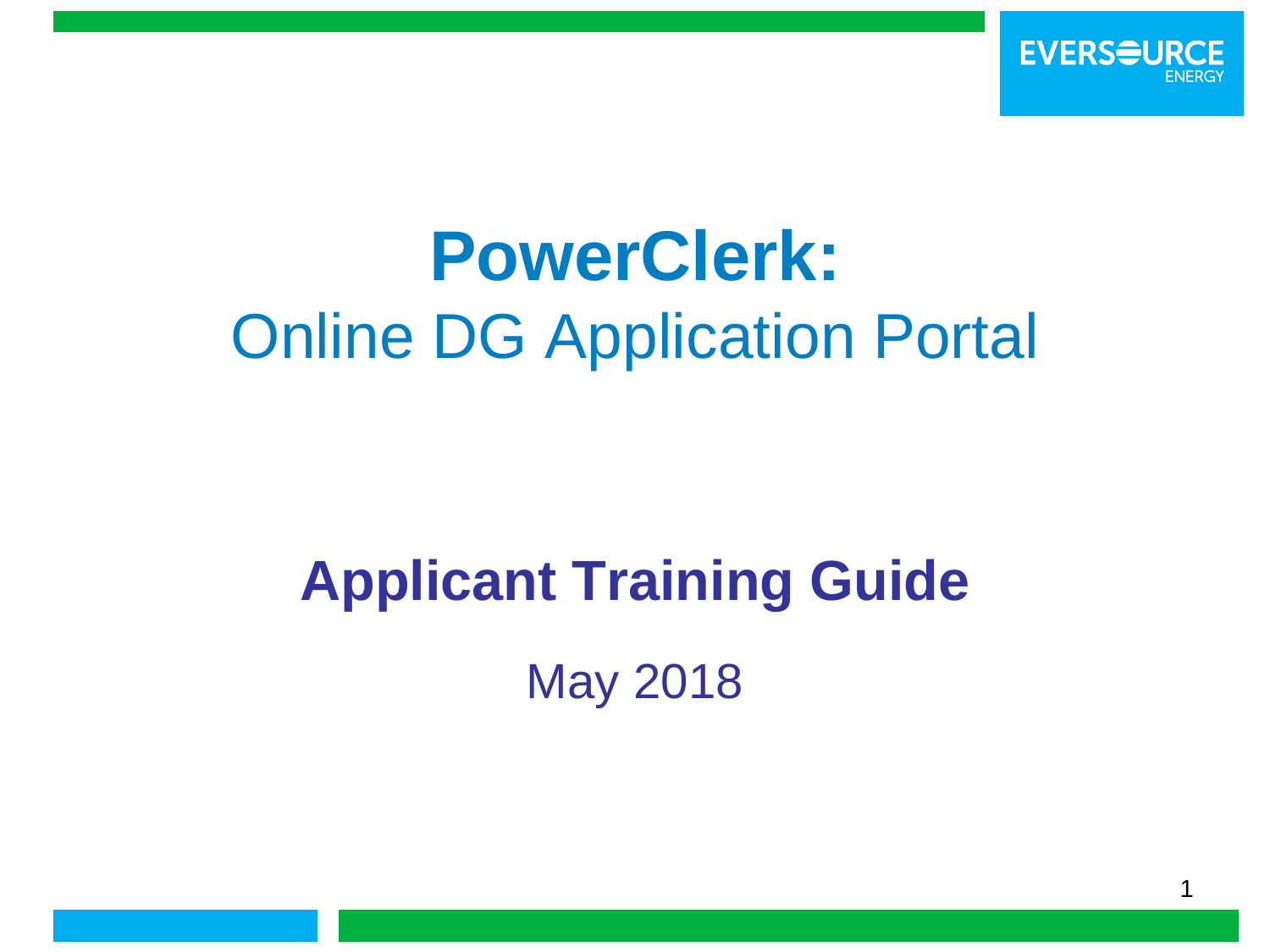#### **To Start a New Application**

- 1.Sign into PowerClerk using the Applicant Self-Registration on the home page. Note: this is based on an individual email address.
- 2.Start a new application by pressing the blue "New Interconnection Application" button.



**EVERSEURCE**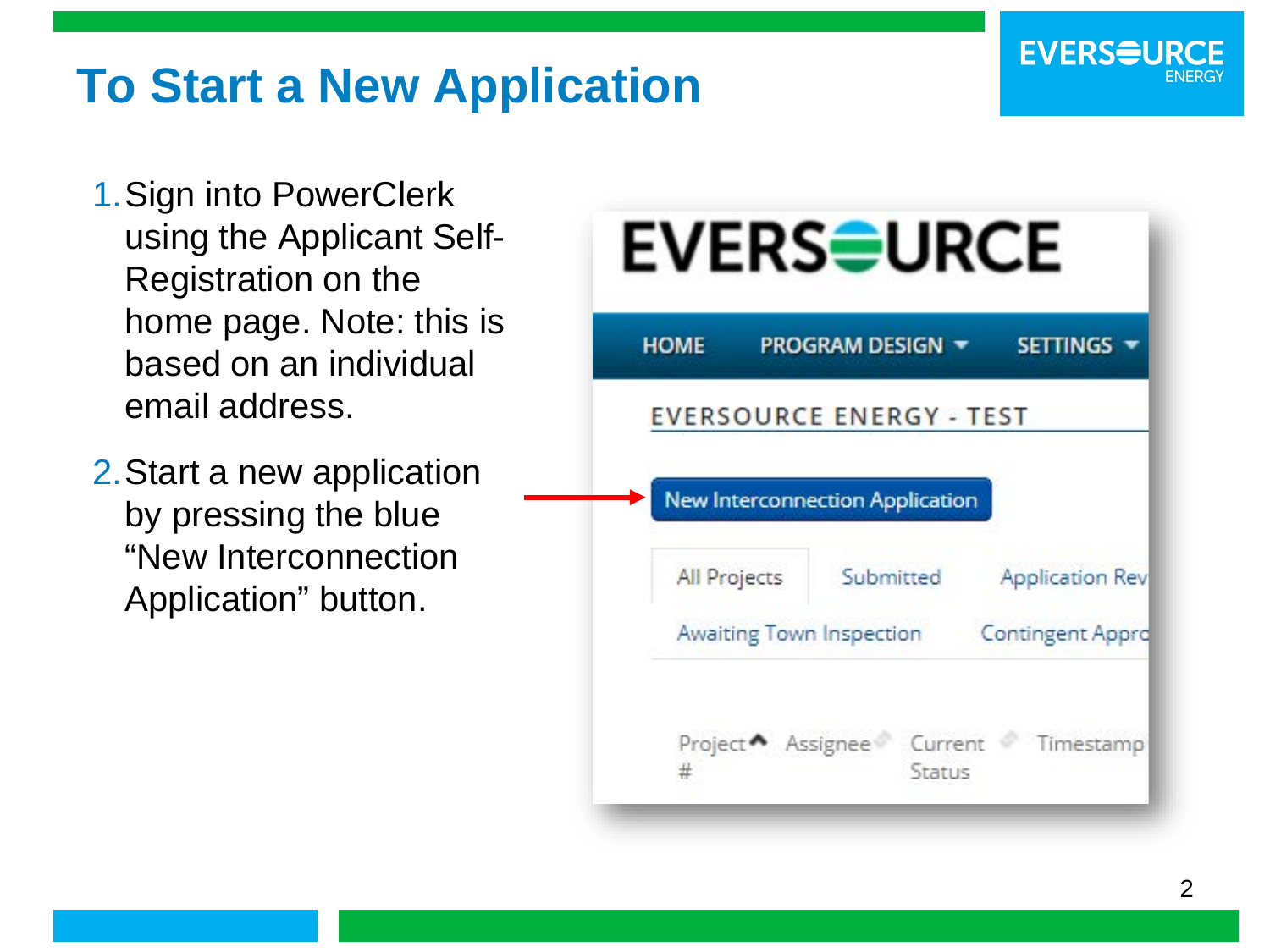#### 3

#### **Starting a New Application**

- 1. Select the type of installation, and the appropriate fields will automatically appear.
- 2. Fill out the billing account number, meter number, and zip code if there is an existing account.
- 3. Click the "Retrieve Customer Information" button, if the distributed generation (DG) system will be connected to an existing Eversource account.



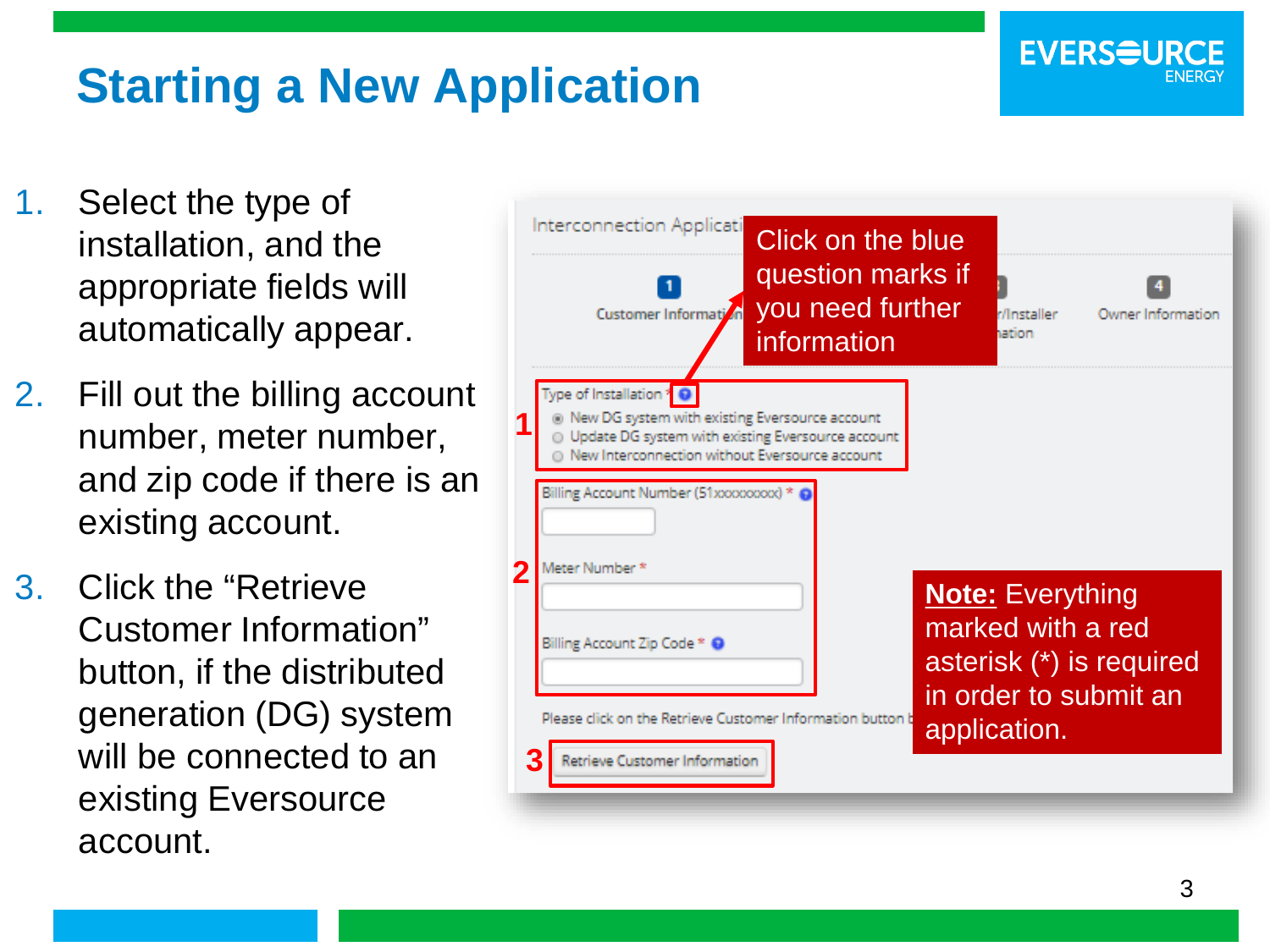### **Starting a New Application (continued)**

- 4.The customer/service address will fill in automatically if there is an existing account.
- 5.Include customer mailing address if it is different than service address.

| Company.                        |                               |
|---------------------------------|-------------------------------|
| Address <sup>*</sup>            |                               |
|                                 |                               |
|                                 |                               |
|                                 | CT<br>06804<br>Ŧ.             |
| Email *                         |                               |
|                                 |                               |
| Phone *                         |                               |
|                                 |                               |
|                                 |                               |
| <b>Customer Mailing Address</b> | Customer/Service Address<br>- |
|                                 |                               |
|                                 |                               |
|                                 | Œ<br>06804<br>₩               |
|                                 |                               |
|                                 |                               |
| Joint Account Holder Name       |                               |

**EVERSEU**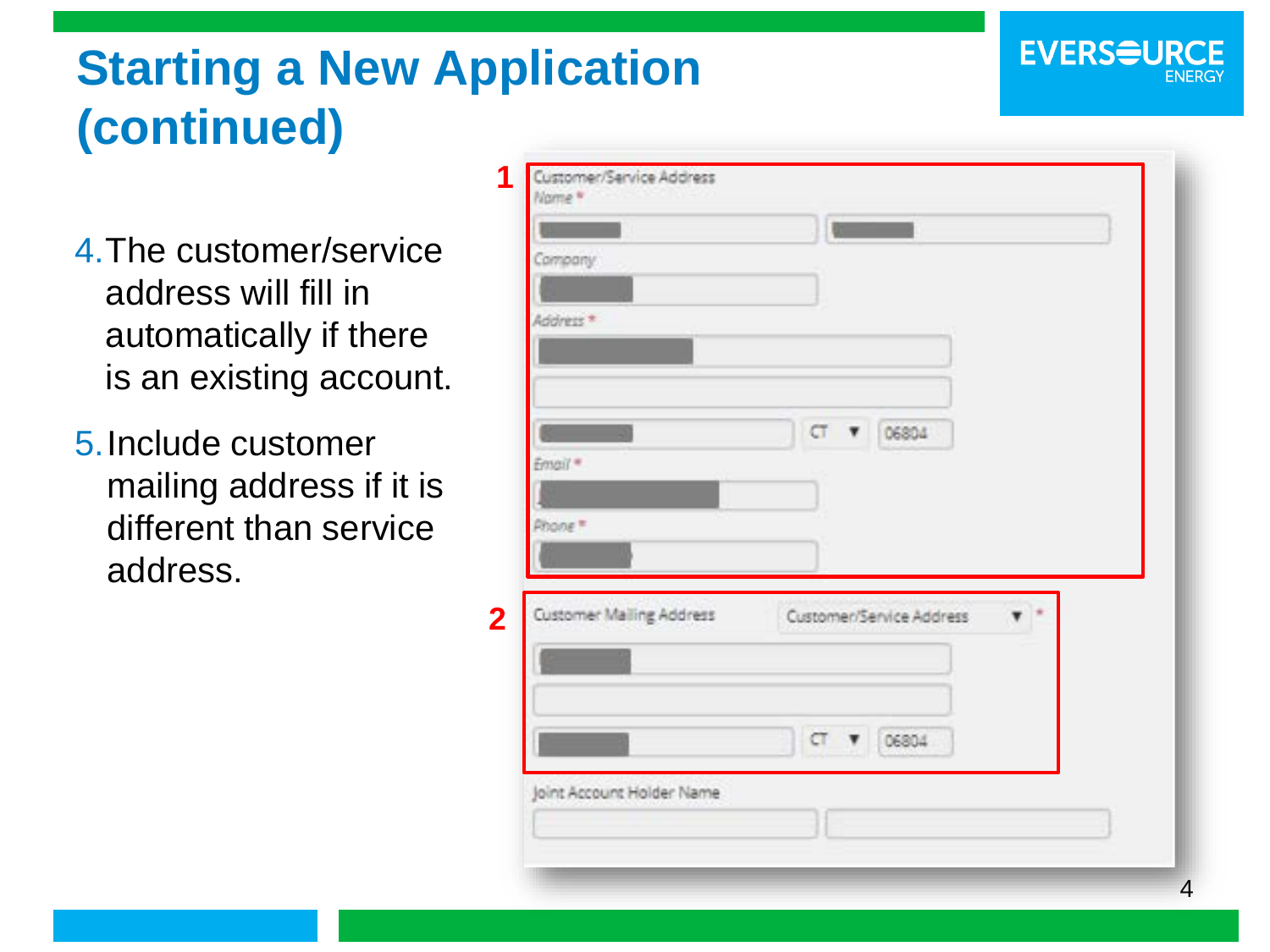#### **EVERSEURCE**

# **Application Process**

- **❖ Go through each page** and fill out the requested information.
- ❖ You can navigate through the pages by selecting the "Next" button at the bottom right of each page, or just by selecting the page number at the top.

|                                                                |                                      | $\boxed{3}$                                             | $\overline{4}$    | 5                     | 6             |
|----------------------------------------------------------------|--------------------------------------|---------------------------------------------------------|-------------------|-----------------------|---------------|
|                                                                | Applicant                            | Contractor/Installer<br>Information                     | Owner Information | DG System Information | Documentation |
|                                                                | Are you applying for net metering? * |                                                         |                   |                       |               |
| @ Yes<br>$\odot$ No                                            |                                      |                                                         |                   |                       |               |
|                                                                |                                      | Are you in the process of performing a service upgrade? |                   |                       |               |
| @ Yes                                                          |                                      |                                                         |                   |                       |               |
| $\odot$ No                                                     |                                      |                                                         |                   |                       |               |
|                                                                | Possible meter access issues? *      |                                                         |                   |                       |               |
| Select                                                         |                                      | ▼                                                       |                   |                       |               |
|                                                                |                                      |                                                         |                   |                       |               |
|                                                                | Account type/Revenue class *         |                                                         |                   |                       |               |
| Select                                                         |                                      | ▼                                                       |                   |                       |               |
|                                                                |                                      |                                                         |                   |                       |               |
|                                                                |                                      |                                                         |                   |                       |               |
| Select                                                         |                                      | ▼                                                       |                   |                       |               |
|                                                                |                                      |                                                         |                   |                       |               |
| Phases *                                                       |                                      |                                                         |                   |                       |               |
| Select                                                         |                                      | ▼                                                       |                   |                       |               |
|                                                                |                                      |                                                         |                   |                       |               |
| Select                                                         |                                      | ▼                                                       |                   |                       |               |
|                                                                |                                      |                                                         |                   |                       |               |
|                                                                |                                      |                                                         |                   |                       |               |
| Generator Type *<br>Technology Type *<br>Fuel Type *<br>Select |                                      | ▼                                                       |                   |                       |               |
|                                                                |                                      | Does your system include battery back-up technology *   |                   |                       |               |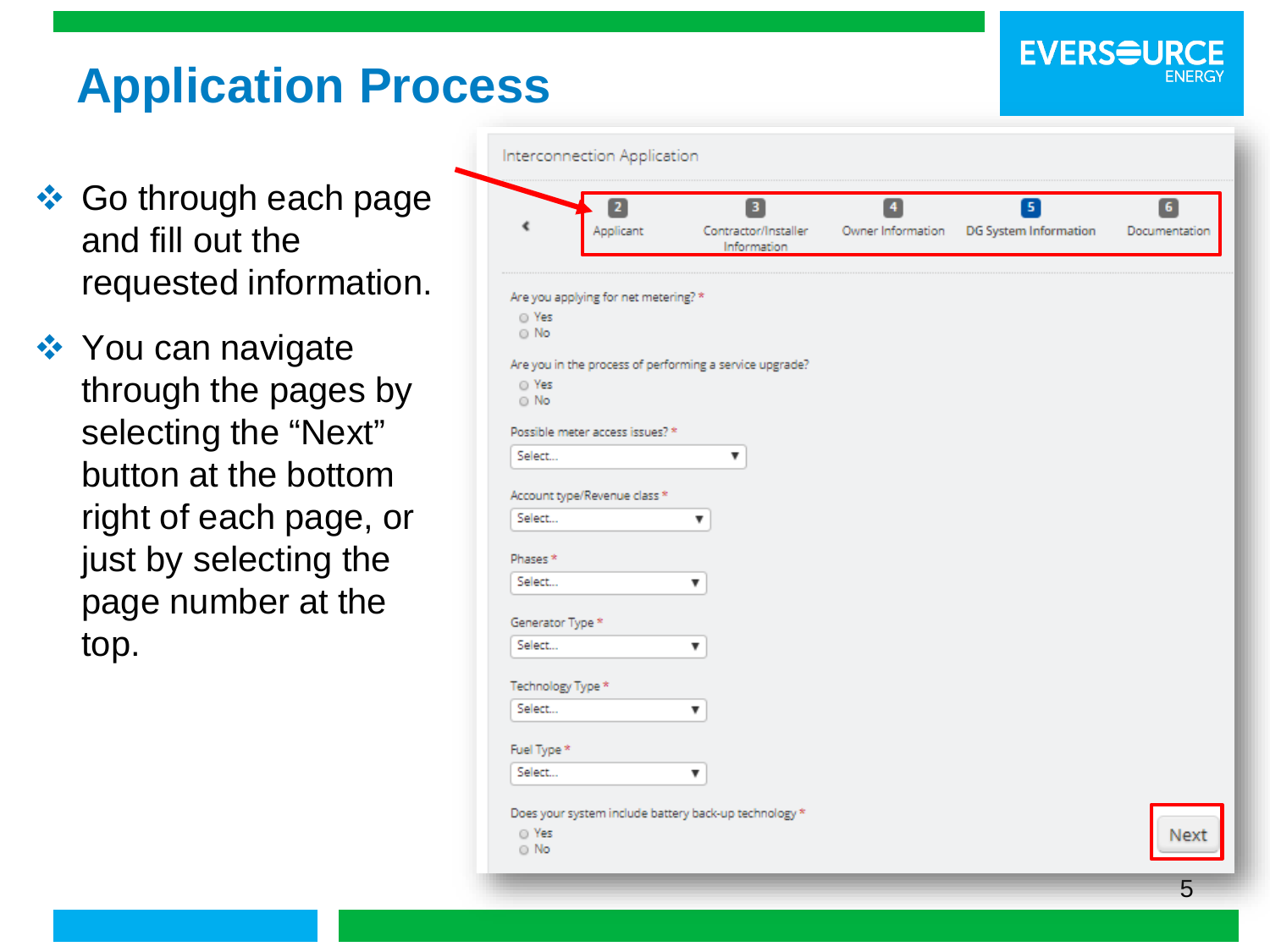# **Manually Signing the Interconnection Application**

- $\triangle$  The customer or developer has the option to electronically or manually sign the Interconnection Agreement (IA).
- $\div$  To manually sign the IA, click "No" where it asks if you would like to e-sign the document.
	- 1. Click the "Preview Document" button to download a PDF of the IA so it can be printed out.
	- 2. Once signed, attach the signed IA using the "Browse" button. 6

|                           | nterconnection Application                                           |                           |                                                                 |                  |                     |
|---------------------------|----------------------------------------------------------------------|---------------------------|-----------------------------------------------------------------|------------------|---------------------|
|                           | 2<br>Applicant                                                       | $\sqrt{3}$<br>Information | $\overline{4}$                                                  | $\sqrt{5}$       | 6.<br>Documentation |
| Site Plan * @             |                                                                      | Browse                    |                                                                 |                  |                     |
| Line Diagram <sup>*</sup> |                                                                      | Browse                    |                                                                 |                  |                     |
| Other attachments         |                                                                      | Browse                    |                                                                 |                  |                     |
|                           | eSign / Preview Interconnection Application<br>E-Sign this document? | Yes No<br>Site Plan * @   |                                                                 |                  |                     |
| Check<br>Card             | Choose a payment method *                                            | Line Diagram*             |                                                                 | Browse<br>Browse |                     |
|                           |                                                                      |                           | Other attachments                                               | Browse           |                     |
|                           |                                                                      |                           | eSign / Preview Interconnection Application<br>Preview Document |                  | Browse<br>Cancel    |
|                           |                                                                      | Check<br>Card             | Choose a payment method *                                       |                  |                     |

**EVERSEUR**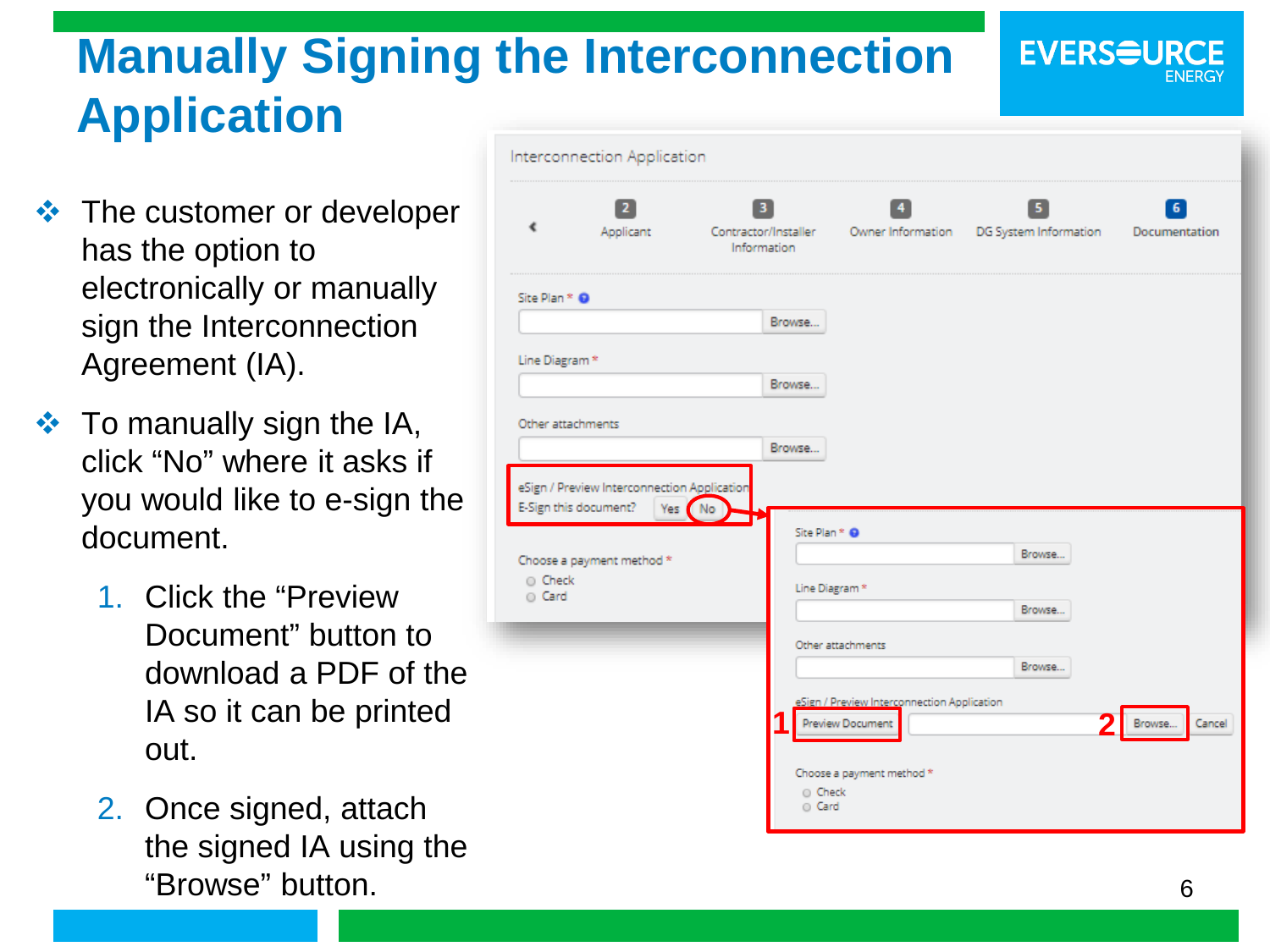# **Electronically Signing the Interconnection Application**

- $\cdot \cdot$  To electronically sign the IA, click "Yes" where it asks if you would like to e -sign the document.
	- 1. Click "Preview Document" to activate the "Request Signatures" button.
	- 2. An email will be sent to the customer with a signature request once the button is pressed.

|                           | Interconnection Application                                              |                                                                |                                 |                                                                                                          |                    |
|---------------------------|--------------------------------------------------------------------------|----------------------------------------------------------------|---------------------------------|----------------------------------------------------------------------------------------------------------|--------------------|
|                           | Applicant                                                                | $\overline{\mathbf{3}}$<br>Contractor/Installer<br>Information | $\sqrt{4}$<br>Owner Information | 5<br>DG System Information                                                                               | 6<br>Documentation |
| Site Plan * @             |                                                                          |                                                                |                                 |                                                                                                          |                    |
|                           |                                                                          | Browse                                                         |                                 |                                                                                                          |                    |
| Line Diagram <sup>*</sup> |                                                                          |                                                                |                                 |                                                                                                          |                    |
|                           |                                                                          | Browse                                                         |                                 |                                                                                                          |                    |
| Other attachments         |                                                                          |                                                                |                                 |                                                                                                          |                    |
|                           |                                                                          | Browse                                                         |                                 |                                                                                                          |                    |
|                           | eSign / Preview Interconnection Application<br>E-Sign this document? Yes | No                                                             | Site Plan * @                   |                                                                                                          | Browse             |
|                           | Choose a payment method *                                                |                                                                | Line Diagram <sup>*</sup>       |                                                                                                          | Browse             |
| Check<br>Card             |                                                                          |                                                                | Other attachments               |                                                                                                          |                    |
|                           |                                                                          |                                                                |                                 |                                                                                                          | Browse             |
|                           |                                                                          |                                                                |                                 | eSign / Preview Interconnection Application<br>Interconnection Application LEVEL 1 Preview Document      | Cancel             |
|                           |                                                                          |                                                                | E-Signature Status              |                                                                                                          |                    |
|                           |                                                                          |                                                                | <b>Request Signatures</b>       | Interconnection Application LEVEL 1 Ready for signature<br>Customer : Please enter a valid email address |                    |

**EVERSEUR**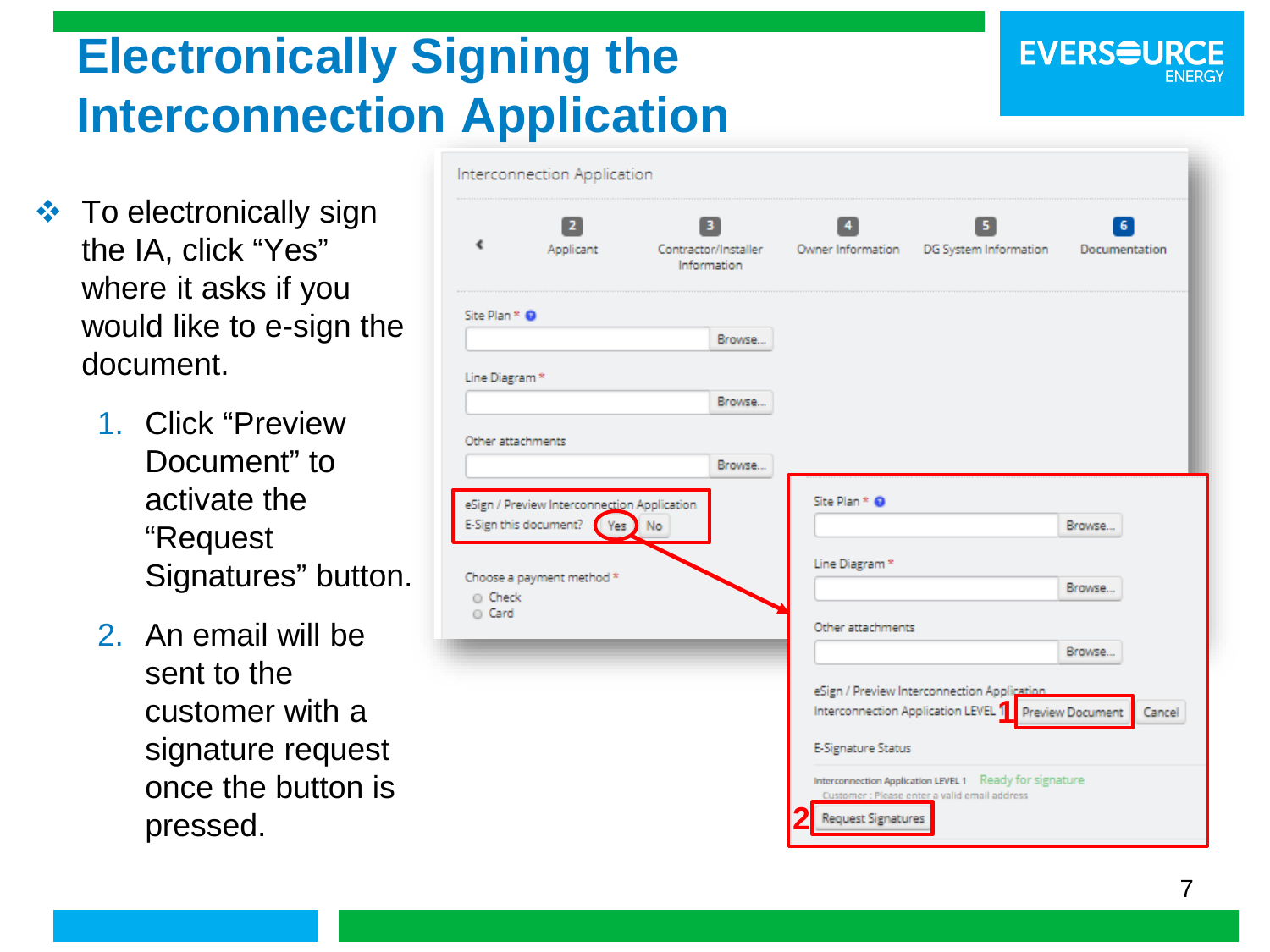# **Payment Option for an Application**

**If an Eversource account does not** exist, the application **must be paid by check,** and mailed out to Eversource:

Eversource Energy Attn: CT Distributed Generation PO Box 1409 Hartford CT, 06143-1321

**External The pay by credit card, click** on the link that appears when "Card" is selected. A new browser window will open - make sure the popup blocker settings in your internet options are disabled.

| Interconnection Application                                          |                           |                                                   |                                              |                                                                                                                        |                                                                             |
|----------------------------------------------------------------------|---------------------------|---------------------------------------------------|----------------------------------------------|------------------------------------------------------------------------------------------------------------------------|-----------------------------------------------------------------------------|
|                                                                      | $\mathbf{z}$<br>Applicant | $\sqrt{3}$<br>Contractor/Installer<br>Information | $\vert$ 4<br>Owner Information               | $\sqrt{5}$<br>DG System Information                                                                                    | $6^{\circ}$<br>Documentation                                                |
| Site Plan * @                                                        |                           | Browse                                            |                                              |                                                                                                                        |                                                                             |
| Line Diagram*                                                        |                           | Browse                                            |                                              |                                                                                                                        |                                                                             |
| Other attachments                                                    |                           | Br                                                |                                              |                                                                                                                        |                                                                             |
| eSign / Preview Interconnection Application<br>E-Sign this document? | Yes No                    |                                                   | Choose a payment method *<br>Check<br>@ Card |                                                                                                                        |                                                                             |
| Choose a payment method *<br>Check<br>O Card                         |                           |                                                   |                                              | Please click here for credit card application payments<br>https://uatinternet.speedpay.com/eversourceder/#/login/guest | Please be sure to return to your Interconnection Application and Submit it. |
| Back                                                                 |                           |                                                   | <b>Submit</b>                                |                                                                                                                        |                                                                             |

**EVERSEUR**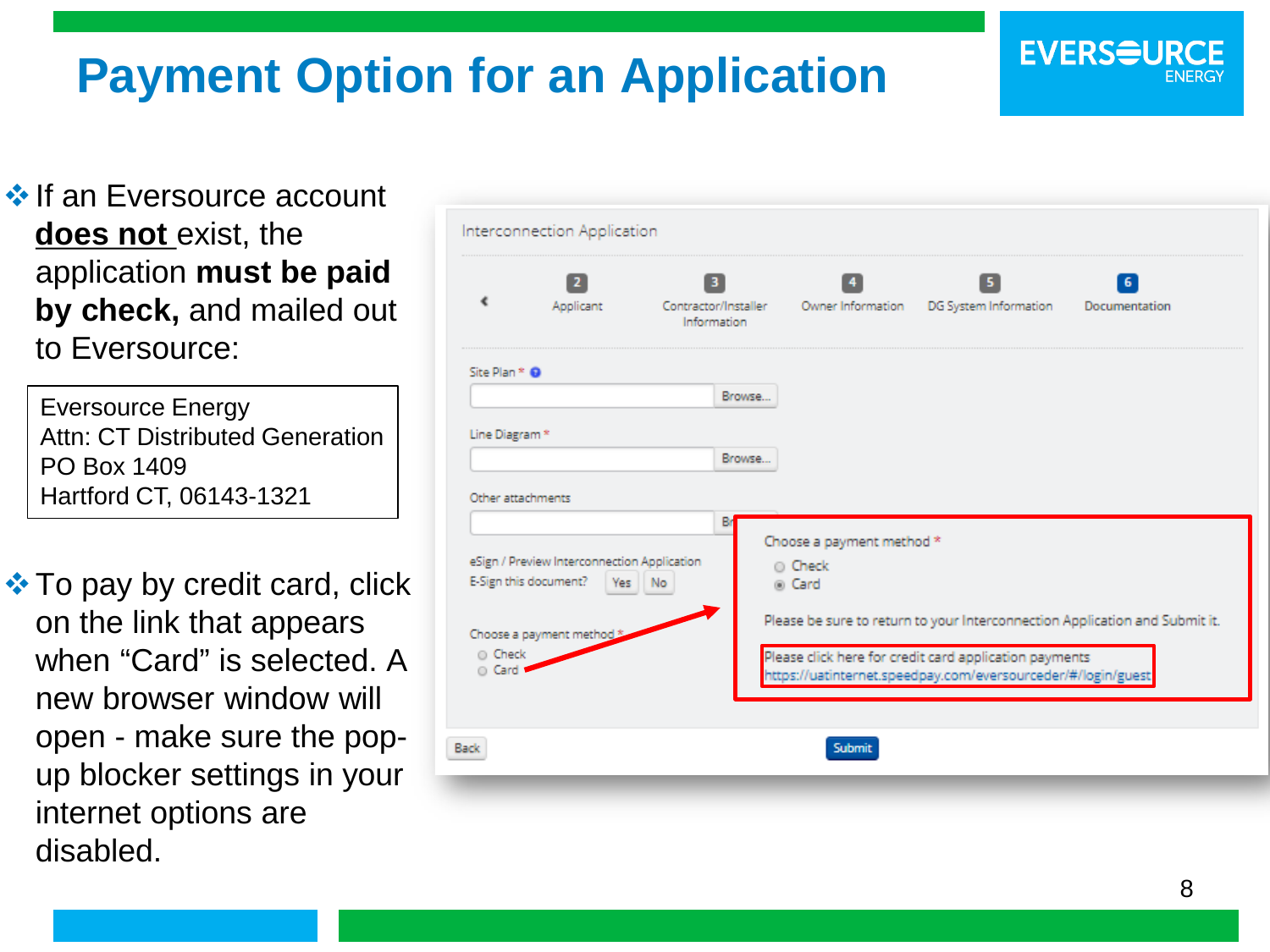## **Paying by Credit Card**

❖ To pay by credit card, enter in the customer's billing account number and the customer's billing zip code to log in to the Eversource payment system.

❖ You have the option to make a one -time payment or sign up for SpeedPay .

# **EVERS<del>O</del>URCE**

Welcome to the Speedpay Payment System for **Eversource Distributed Generation Application** Payments.

Eversource has partnered with Speedpay, a Western Union company, to offer the convenience of paying the Distributed Generation Application Fee with a credit or debit card. Do not use this website to make a utility bill payment.

**CUSTOMER BILLING ACCOUNT NUMBER** 

**CUSTOMER BILLING ZIP CODE** 

Log In



**ONE-TIME PAYMENT** 

▬

SpeedPav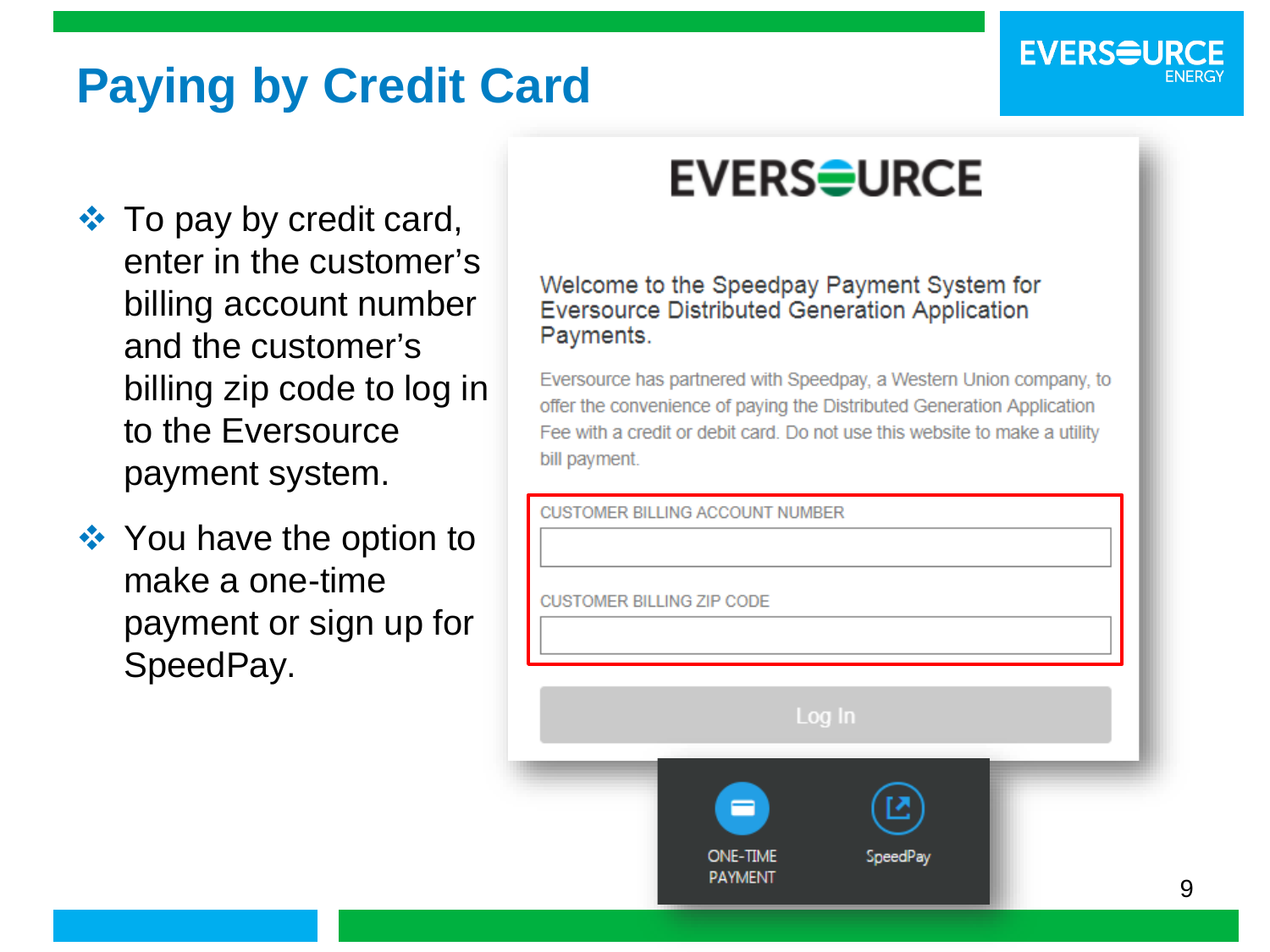## **One-Time Payment – Step 1**

 $\div$  Fill out the Personal Information section.

**❖** The "Next Step" button will not become active until all fields are filled out.

**❖** When complete, click the "Next Step" button to continue on to Step 2.

|   | Welcome!                                                     |                                                                                                            |                      | ▬<br><b>ONE-TIME</b><br><b>PAYMENT</b> |
|---|--------------------------------------------------------------|------------------------------------------------------------------------------------------------------------|----------------------|----------------------------------------|
| 1 | <b>Enter Personal Information</b>                            |                                                                                                            |                      | ▼                                      |
|   | All fields are required unless marked optional               |                                                                                                            |                      |                                        |
|   | <b>&amp; INSTRUCTIONS</b><br>the Last Name field             | If you're using the Corporate Credit card, Please enter your First Name and the Name of the Corporation in |                      |                                        |
|   | <b>FIRST NAME</b>                                            | MIDDLE INITIAL<br>(optional)                                                                               | <b>LAST NAME</b>     |                                        |
|   | <b>俗 BILLING ADDRESS 1</b>                                   |                                                                                                            |                      |                                        |
|   | <b>BILLING ADDRESS 2</b><br>(optional)<br><b>BILLING ZIP</b> | <b>BILLING CITY</b>                                                                                        | <b>BILLING STATE</b> |                                        |
|   |                                                              |                                                                                                            |                      |                                        |
|   |                                                              | + Mailing Address                                                                                          |                      |                                        |
|   | @ EMAIL ADDRESS                                              |                                                                                                            |                      |                                        |

**EVERSEURCE**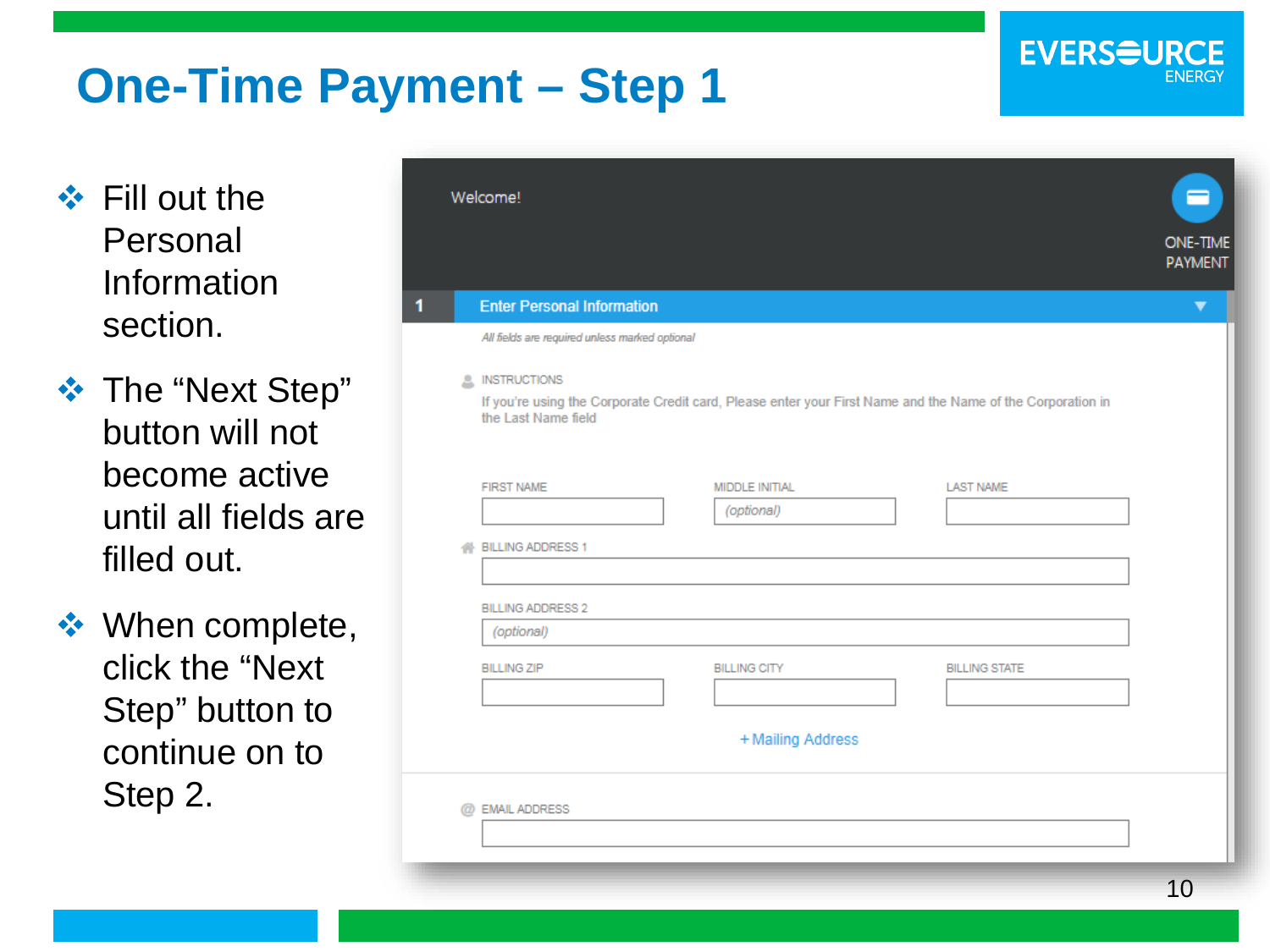#### **One-Time Payment – Step 2**

All fields displayed in the payment method section must be filled out in order to continue onto the next step. The accepted cards are shown in the upper right-hand corner. Click "Next Step" to continue to Step 3.

| All fields are required unless marked optional |                                               | accel cases mother code where ender STAR VISA |                |  |  |  |
|------------------------------------------------|-----------------------------------------------|-----------------------------------------------|----------------|--|--|--|
|                                                |                                               |                                               |                |  |  |  |
|                                                |                                               |                                               |                |  |  |  |
|                                                |                                               |                                               |                |  |  |  |
|                                                |                                               |                                               |                |  |  |  |
|                                                |                                               |                                               |                |  |  |  |
|                                                |                                               |                                               |                |  |  |  |
|                                                |                                               |                                               |                |  |  |  |
|                                                |                                               |                                               |                |  |  |  |
|                                                |                                               |                                               |                |  |  |  |
|                                                |                                               |                                               | What is<br>CW? |  |  |  |
|                                                |                                               |                                               |                |  |  |  |
|                                                |                                               |                                               |                |  |  |  |
|                                                |                                               |                                               |                |  |  |  |
|                                                |                                               |                                               |                |  |  |  |
|                                                |                                               |                                               |                |  |  |  |
|                                                | NAME ON CARD is required.<br>PAYMENT NICKNAME |                                               |                |  |  |  |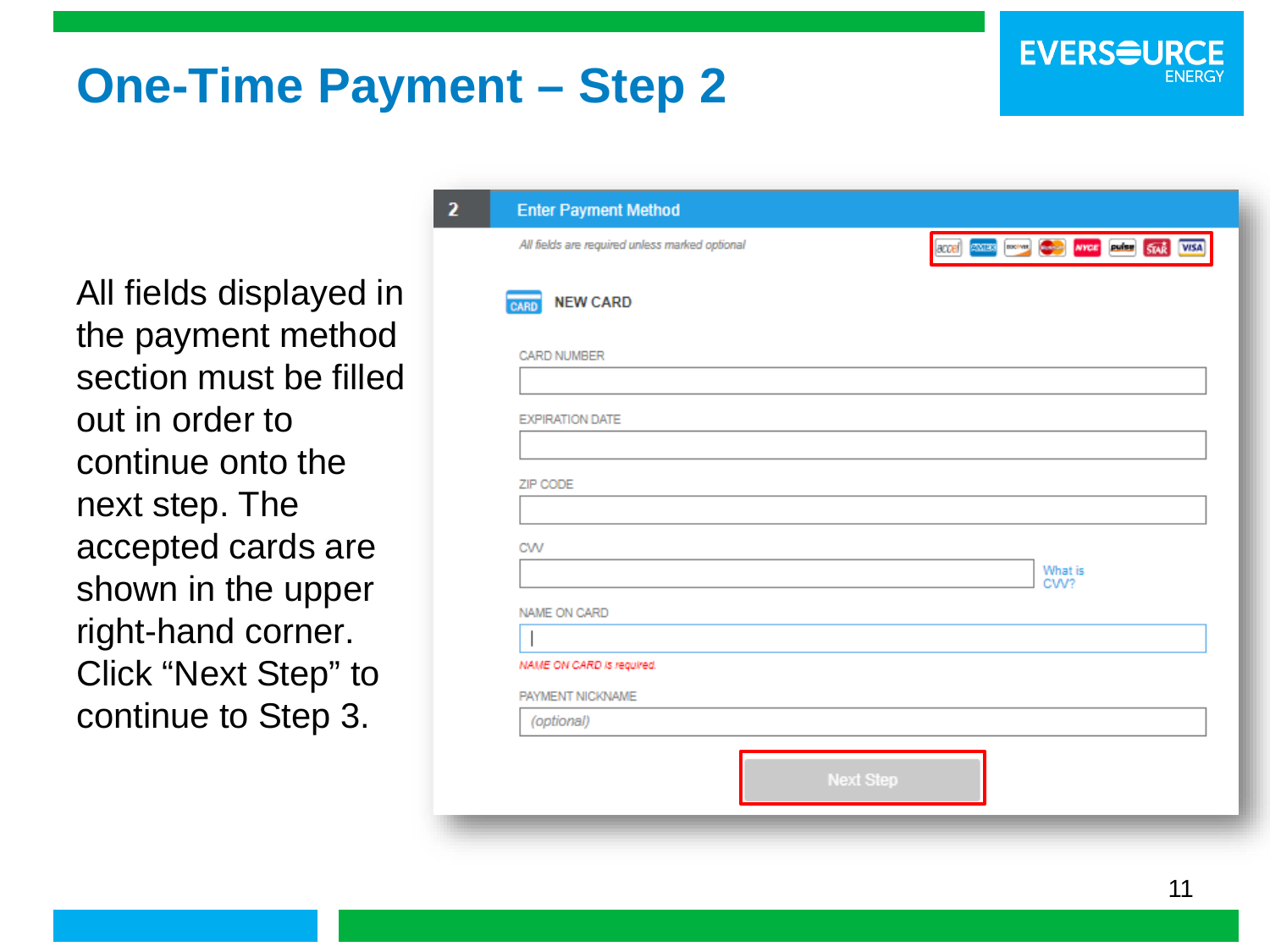#### **One-Time Payment – Step 3**

- ❖ Enter in the payment information.
- The "Payment Amount" will depend on the size of the generation system.
- ❖ Once the payment information is submitted, be sure to go back to the PowerClerk application and press "Submit."

| $\overline{\mathbf{3}}$ | <b>Enter Payment Information</b>               |                 |
|-------------------------|------------------------------------------------|-----------------|
|                         | All fields are required unless marked optional |                 |
|                         | PAYMENT DATE                                   | 崮<br>01/29/2018 |
|                         |                                                |                 |
|                         | PAYMENT AMOUNT                                 | Select          |
|                         | FEE AMOUNT                                     | \$0.00          |
|                         | TOTAL AMOUNT                                   | \$0.00          |
|                         |                                                | <b>SUBMIT</b>   |
|                         |                                                |                 |

**EVERSOUR**